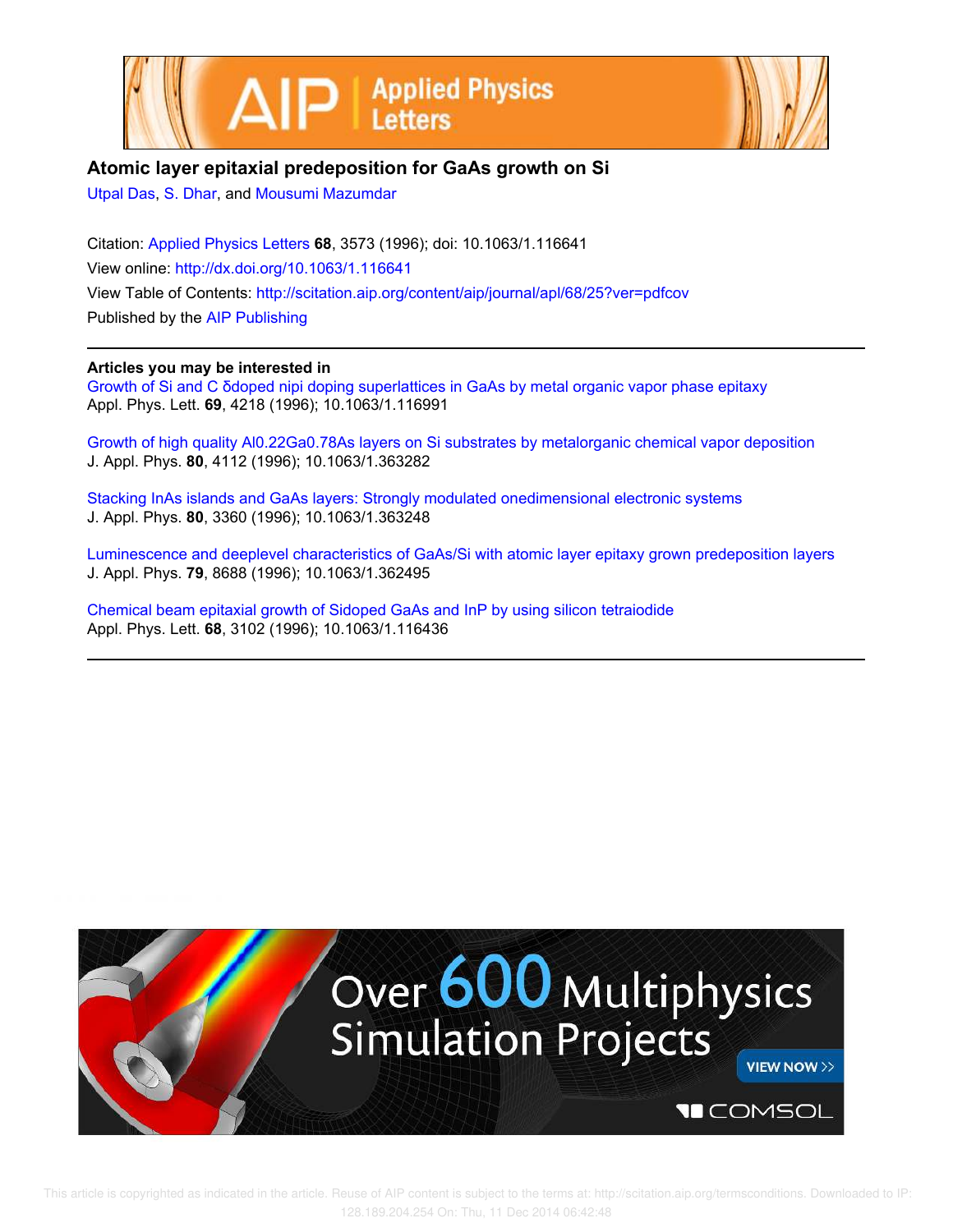## **Atomic layer epitaxial predeposition for GaAs growth on Si**

## Utpal Das

*Department of Electrical Engineering and Laser Technology Program, Indian Institute of Technology, Kanpur 208016, India*

S. Dhar and Mousumi Mazumdar

*Department of Electronic Science, Calcutta University, 92 A.P.C. Road, Calcutta 700009, India*

(Received 26 June 1995; accepted for publication 12 April 1996)

We report a two-step growth process, using an atomic layer epitaxially grown GaAs predeposition layer for the growth of GaAs/Si layers by metalorganic vapor phase epitaxy technique. Photoluminescence and deep-level transient spectroscopy techniques are used to show that the quality of the grown material is comparable to that grown by a much complicated procedure involving strained layer superlattice buffers introduced between the active GaAs layer and the Si substrate. © 1996 American Institute of Physics. [S0003-6951(96)01225-9]

Heteroepitaxial growth of III–V semiconductors on Si substrates is an important emerging technology with potential applications in integration of Si electronic devices with III–V electro-optic devices. GaAs epitaxy on Si has received the most attention. However, the large lattice mismatch at the heterointerface and the difference in thermal expansion coefficients between GaAs and Si induce a high density of dislocations and residual stress in GaAs layers. The nonpolar/polar character of the two semiconductors gives rise to antiphase domain (APD) formed by As–As or Ga–Ga bonds.<sup>1</sup> Insertion of strained-layer superlattice  $(SLS)^2$  has been used to reduce threading dislocations. Several other techniques such as low-temperature growth, $3$  mechanical compensation of the size difference between GaAs and Si,<sup>4</sup> mesa edge stress release,<sup>5</sup> undercut GaAs (UCGAS),<sup>6</sup> and post-growth annealing<sup>7</sup> have been used to reduce thermal stress and dislocation density. Most of these involve either complicated growth procedures or post-growth processing although they all adhere to the well-established two-step growth scheme.<sup>8</sup> Poor performance of devices fabricated on GaAs/Si may be attributed to APDs which make the epitaxial layer behave like a highly compensated semiconductor. Two-dimensional (2D) growth, instead of three-dimensional island-type growth, favors reduced density of APDs.<sup>9</sup> Kitahara *et al.*<sup>10</sup> showed that, in the case of GaAs growth by atomic layer epitaxy (ALE), 2D growth started at an early stage. In this letter, we propose a two-step growth scheme where the initial predeposition stage is performed by ALE in an atmospheric pressure metalorganic chemical vapor deposition (MOCVD) system. The luminescence and deep-level properties of the grown material are studied and compared with that of layers grown both by conventional two-step technique and with SLS buffers introduced.

The  $(100)$  Si substrates used for growth were *n* type with carrier concentrations greater than  $1 \times 10^{18}$  cm<sup>-3</sup>. The substrates were  $2 \times 1$  cm<sup>2</sup> in area and 3° miscut toward  $\langle 110 \rangle$ . Substrate cleaning was done in organic solvents followed by oxide removal in buffered HF etchant. Finally, the surface of the substrate was hydrogen terminated using a 1:1  $HF:H<sub>2</sub>O$ dip and spun dry under flowing nitrogen. The samples were quickly introduced into the load-lock chamber and then baked under arsine/hydrogen ambient at 970 °C.

In the first run (sample I), a two-step growth process was employed in which a 20-nm-thick GaAs layer was predeposited at 425 °C, followed by 725 °C anneal for 10 min. Subsequently a  $2 \mu m$  epitaxial layer was grown at an optimized temperature of 650 °C at the growth rate of 1.5  $\mu$ m/h. Two modifications were next introduced in the predeposition layer. First, a 10-period  $(2 \text{ nm})$  GaAs<sub>0.91</sub>P<sub>0.09</sub>/ $(2 \text{ nm})$  GaAs SLS was grown at 650 °C before the growth of the top 2  $\mu$ m GaAs layer (sample II). The thickness of  $GaAs<sub>0.91</sub>P<sub>0.09</sub>$  was within the critical thickness, and the strain component was kept low to avoid a rough surface.<sup>11</sup> Second, the 20 nm predeposition layer was grown using ALE (sample III) and the 725 °C anneal was eliminated. The Ga and As sources were switched alternatively to the reactor for periods of 3 s with 1 s intervals. The As flow rate was switched between 80 and 5 sccm. The flow rates of trimethylgallium  $(TMG)$  and  $AsH<sub>3</sub>$ were maintained to obtain a growth rate of 400 nm/h for GaAs/GaAs. A 5 sccm flow rate during As off-period was maintained to prevent As evaporation, unlike that of Lee *et al.*<sup>12</sup> where the growth was more like migration-enhanced epitaxy (MEE).



FIG. 1. PL spectra for GaAs/Si samples grown under three different conditions.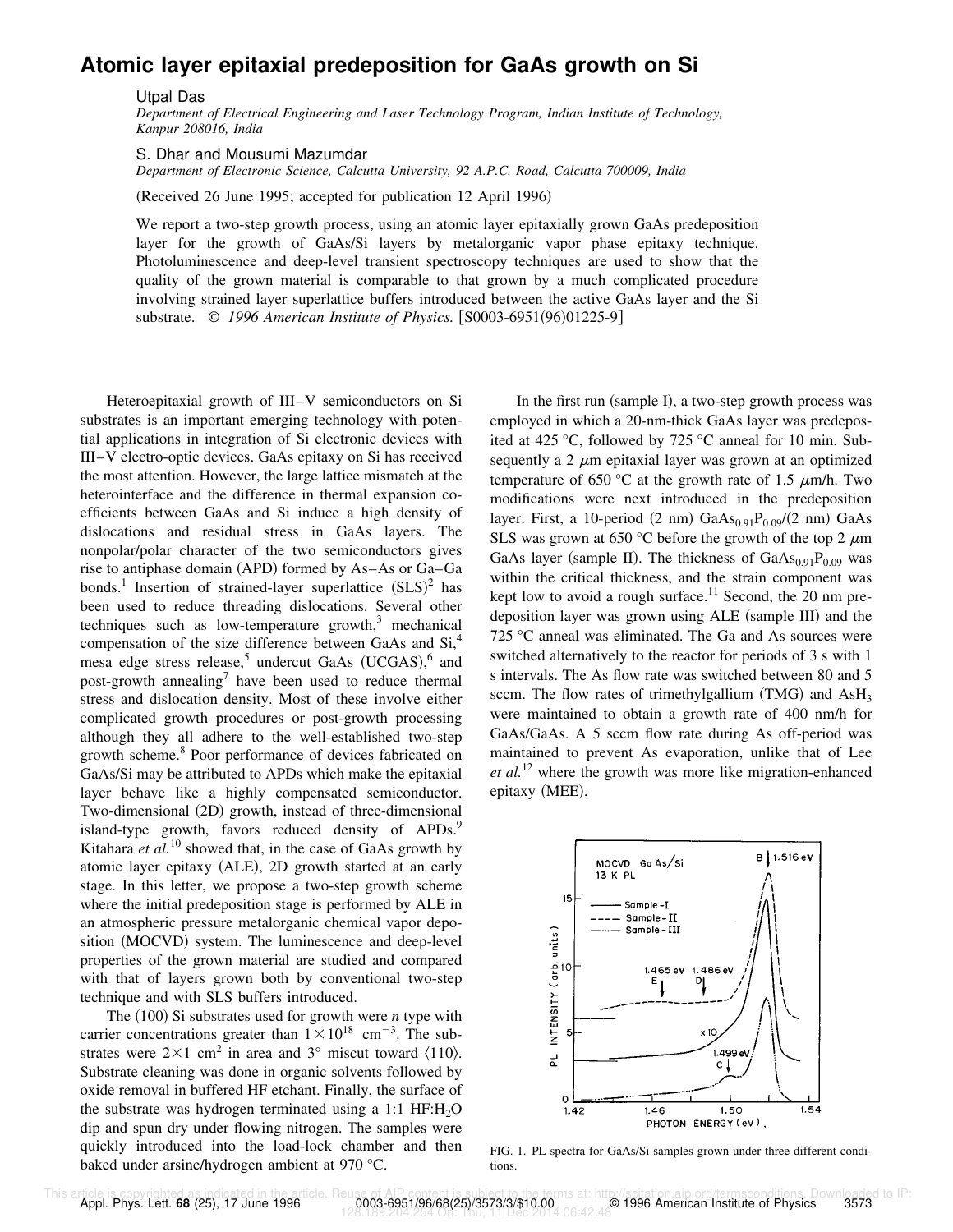

FIG. 2. DLTS spectra for electron traps in samples I, II, and III.

The undoped layers were *n* type with free-electron concentrations around  $10^{17}$  cm<sup>-3</sup>. This value is about two orders higher than that for GaAs/GaAs layers grown under similar conditions and can be attributed to substrate autodoping effects.<sup>11</sup>

The epitaxial films were characterized by 13 K photoluminescence (PL) and deep-level transient spectroscopy (DLTS). PL excitation was obtained from the 514.5 nm line of an argon ion laser and the luminescence spectra were detected with a 0.64 m spectrometer and S1 photomultiplier. The excitation level was kept constant at  $0.4 \text{ kW/cm}^2$ . The PL spectra of samples I, II, and III are shown in Fig. 1. The spectra are dominated by a peak "B" at 1.15163 eV arising from the conduction-band-to-carbon acceptor and donor-tocarbon acceptor. It is interesting to note that, for the excitation power varying from 0.28 to 11.5 kW/cm<sup>2</sup>, the peak energy shift is  $\leq 1$  meV. This indicates low incorporation of defects. The absence of splitting of the light- and the heavyhole transitions, unlike Ref. 12, shows the absence of any substantial strain developed in the epitaxial layer during cooling. The full width at half maxima  $(FWHM)$  are 13.8, 12, and 12.4 meV for samples I, II, and III, respectively. The values of FWHM are almost double that of GaAs/GaAs grown under identical conditions and are similar to those observed by others at similar excitation levels.<sup>11</sup> The peak intensity increases by an order of magnitude in sample II compared to sample I, but shows the emergence of the familiar "D" and "E" peaks, which are known to occur due to extraneous impurity related sources.<sup>1</sup> A reduction of peak intensity by about 35% is observed in sample III compared to sample II with the notable absence of the D and E peaks. A peak ''C'' appears at 1.499 eV, which is 20 meV below the dominant B peak indicating the presence of residual carbon impurities.<sup>13</sup> The relative integrated intensities of luminescence are 0.13, 1.67, and 1.00 for samples I, II, and III, respectively.

DLTS measurements were done on evaporated gold Schottky barrier diodes  $(0.5 \text{ mm diameter})$  fabricated on the cleaned surface of the layer. The description of our DLTS system is given elsewhere.<sup>14</sup> Figure 2 shows the DLTS spectra of electron traps, detected in samples I, II, and III. Each



FIG. 3. Arrhenius plots for electron traps A and B.

spectrum is characterized by a prominent peak at 300–310 K, corresponding to an electron trap B. Sample III, in addition, contains a second peak, equal in magnitude to that for B, which we associate with another electron trap A. Presence of this trap is also indicated in the other two samples as weak shoulders. On the high-temperature side, we note shoulders due to two more electron traps which we label as traps C and D. The observed DLTS spectra, in particular that for sample III, are similar to the one obtained by Soga *et al.*<sup>15</sup> in GaAs/Si grown by MOCVD with GaP/GaAs<sub>0.5</sub>P<sub>0.5</sub> and  $GaAs<sub>0.5</sub>P<sub>0.5</sub>/GaAs SLS buffers. The sharp DLTS peaks for$ traps A and B, obtained in sample III, are used to get their Arrhenius plots which are presented in Fig. 3. It is apparent that traps A and B are the same as the 0.44 and 0.73 eV electron traps detected by Soga *et al.* in their materials. From the variation of the trap density with GaAs thickness, these authors inferred that the 0.73 eV trap is probably EL2 and the 0.44 eV trap is related to Si defect complexes arising out of Si, autodoped into the epitaxial layer. From published  $data<sub>16</sub>$  however, we observe that trap B is more likely to be identified with EL12, previously found in vapor phase epitaxial GaAs. On the other hand, the temperature position of trap D in our data for samples I and II suggests that it is perhaps due to EL2 with trap C as one of its associate family members. If so, this observation suggests that EL2 is either absent or present in much lower density in sample III, compared to that in samples I and II.

Finally, the densities of the electron traps in samples I, II, and III are measured from DLTS peak heights and from the approximate positions of the shoulders. These values are presented in Table I. It is evident that both ALE predeposition and SLS buffering drastically reduce the density of traps

TABLE I. Trap densities in GaAs/Si layers.

| Sample<br>No. | Density $(cm-3)$ of  |                      |                      |                      |
|---------------|----------------------|----------------------|----------------------|----------------------|
|               | Trap A               | Trap B               | Trap C               | Trap D               |
| I             | $2.8 \times 10^{15}$ | $1.6\times10^{16}$   | $1.4 \times 10^{16}$ | $1.2 \times 10^{16}$ |
| П             | $7.3 \times 10^{14}$ | $1.4 \times 10^{15}$ | $1.2 \times 10^{15}$ | $8.0 \times 10^{14}$ |
| П             | $2.8 \times 10^{15}$ | $2.7 \times 10^{15}$ | .                    | $\cdots$             |